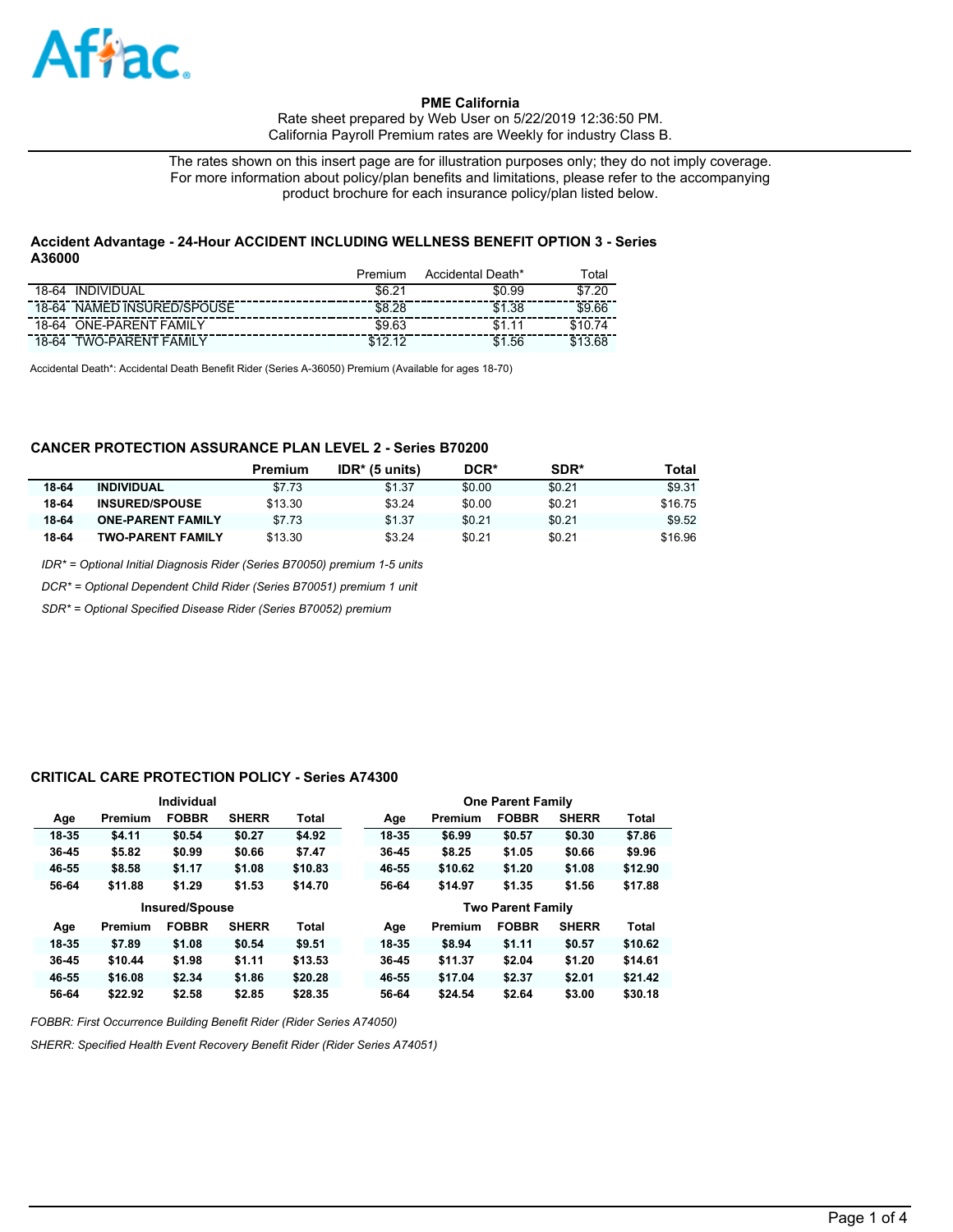

Rate sheet prepared by Web User on 5/22/2019 12:36:50 PM. California Payroll Premium rates are Weekly for industry Class B.

The rates shown on this insert page are for illustration purposes only; they do not imply coverage. For more information about policy/plan benefits and limitations, please refer to the accompanying product brochure for each insurance policy/plan listed below.

# **AFLAC-SHORT TERM DISABILITY - Series A-57600**

#### **Elimination Period Accident/Sickness - 0/7 DAYS**

| Annual Income         |       | \$22.000 | \$24,000 | \$26,000 | \$28,000 | \$30,000 | \$32,000 | \$34,000 | \$36,000 | \$38,000 | \$40,000 |
|-----------------------|-------|----------|----------|----------|----------|----------|----------|----------|----------|----------|----------|
| <b>Benefit Period</b> | Aae   | \$1.100  | \$1.200  | \$1.300  | \$1,400  | \$1.500  | \$1.600  | \$1.700  | \$1.800  | \$1.900  | \$2,000  |
| 6 MONTHS              | 18-49 | \$13.86  | \$15.12  | \$16.38  | \$17.64  | \$18.90  | \$20.16  | \$21.42  | \$22.68  | \$23.94  | \$25.20  |
|                       | 50-64 | \$15.84  | \$17.28  | \$18.72  | \$20.16  | \$21.60  | \$23.04  | \$24.48  | \$25.92  | \$27.36  | \$28.80  |

# **AFLAC PLUS RIDER**

|       | <b>Aflac Plus Rider</b> |
|-------|-------------------------|
| 18-29 | \$0.72                  |
| 30-39 | \$1.05                  |
| 40-49 | \$1.83                  |
| 50-64 | \$3.06                  |

## **AFLAC VALUE RIDER**

|       | Aflac Value Rider |
|-------|-------------------|
| 18-59 | \$2.52            |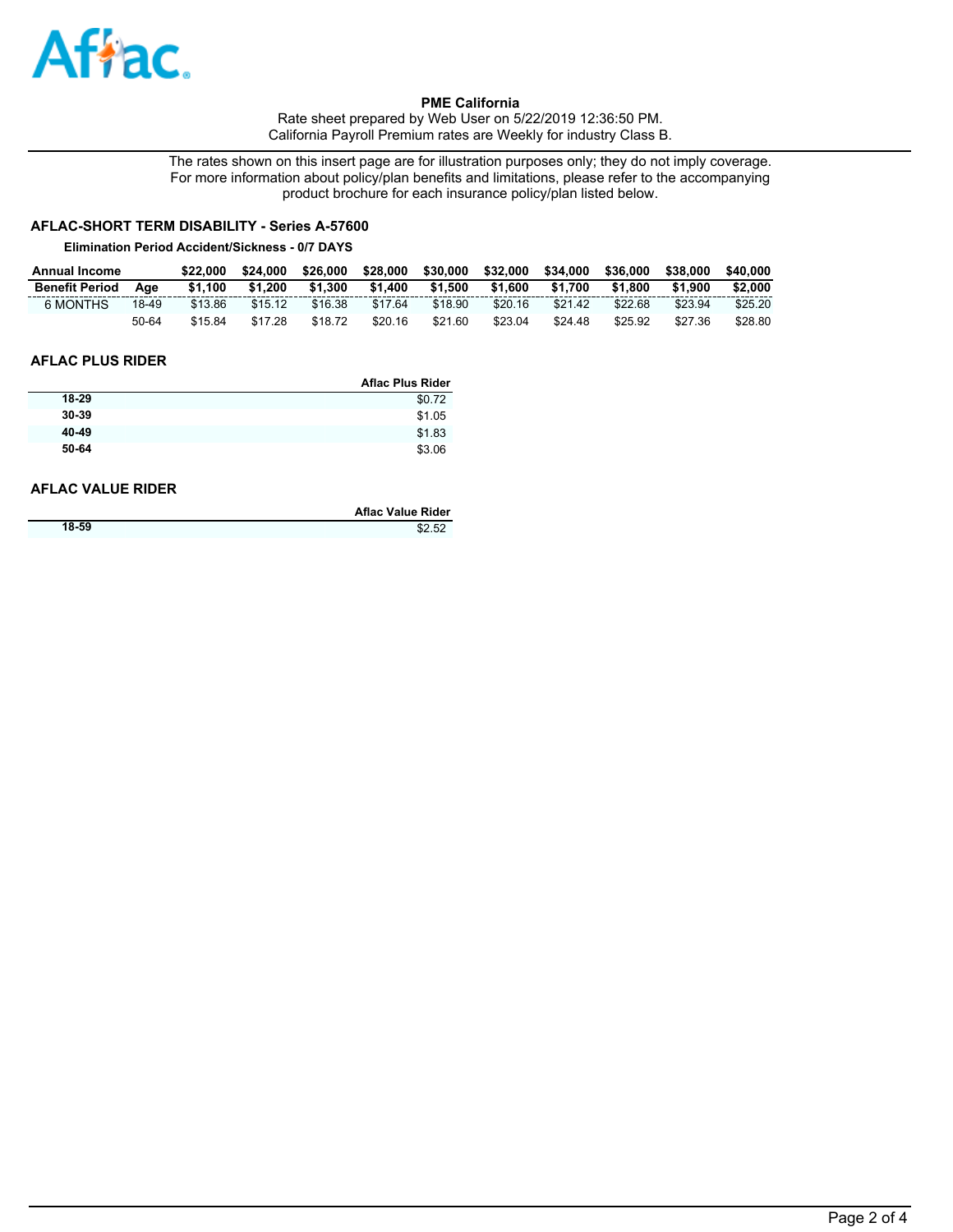

Rate sheet prepared by Web User on 5/22/2019 12:36:50 PM. California Payroll Premium rates are Weekly for industry Class B.

The rates shown on this insert page are for illustration purposes only; they do not imply coverage. For more information about policy/plan benefits and limitations, please refer to the accompanying product brochure for each insurance policy/plan listed below.

## **AFLAC HOSPITAL CHOICE - Option 1 Benefit Amount 500 - Series B40100**

|                         | Premium | <b>EBR</b> | <b>HSSCR</b> | Total   |
|-------------------------|---------|------------|--------------|---------|
| 18-49 INDIVIDUAL        | \$4.02  | \$2.73     | \$4.32       | \$11.07 |
| 50-59                   | \$4.14  | \$3.12     | \$5.55       | \$12.81 |
| 60-64                   | \$4.26  | \$3.15     | \$7.23       | \$14.64 |
| 18-49 INSURED/SPOUSE    | \$5.28  | \$5.76     | \$7.92       | \$18.96 |
| 50-59                   | \$5.58  | \$6.48     | \$11.01      | \$23.07 |
| 60-64                   | \$5.73  | \$6.54     | \$13.83      | \$26.10 |
| 18-49 ONE-PARENT FAMILY | \$5.28  | \$5.46     | \$6.00       | \$16.74 |
| 50-59                   | \$5.40  | \$5.58     | \$6.81       | \$17.79 |
| 60-64                   | \$5.52  | \$5.73     | \$8.94       | \$20.19 |
| 18-49 TWO-PARENT FAMILY | \$6.03  | \$6.99     | \$8.07       | \$21.09 |
| 50-59                   | \$6.15  | \$7.11     | \$11.58      | \$24.84 |
| 60-64                   | \$6.27  | \$7.44     | \$14.76      | \$28.47 |

*EBR\*: Extended Benefit Rider Premium (Available for ages 18-75)*

*HSSCR\*: Hospital Stay and Surgical Care Rider Premium (Available for ages 18-75) \*Note – The Extended Benefit Rider and Hospital Stay and Surgical Care Rider are not available with Option H.*